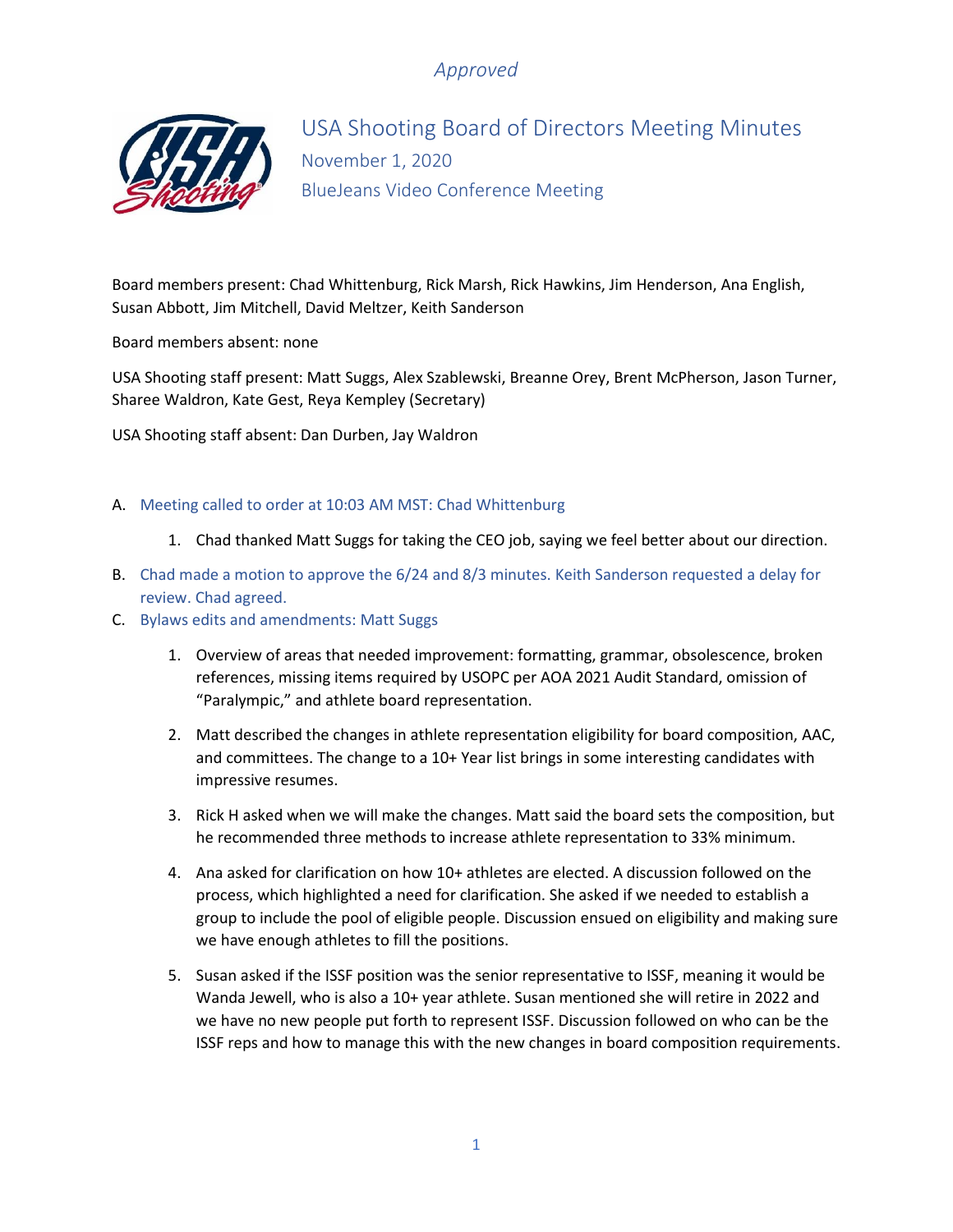## *Approved*

- a. Keith pointed out that the ISSF representative is not necessarily an athlete, so we don't count it toward the athlete representation. He proposed a board of 11 with four athletes or nine with three athletes, which would remove one seat.
- b. Rick M reported that the Nominating/Governance Committee unanimously agreed we should not replace existing board seats, especially independent positions, which have business experience. They recommend a 12-person board, which keeps the existing board composition plus two athletes. Jim M proposed another meeting to discuss this important issue. Chad agreed, promising three new fleshed out ideas from the Nominating/Governance Committee with Matt and himself.
- 6. Matt brought up the other pressing issue as the definition of the Quadrennial (quad): it needs updating to align with USOPC's new standards and seating a new AAC rep, to state that the quad ends in the year the Olympics were originally scheduled.
	- a. A long discussion followed about the pros and cons of ending the AAC term this year, with Keith (current AAC rep) arguing against. Keith said only half the NGBs are making this change. He claimed Matt's proposal discourages current Olympians from running, because they don't want to be distracted with AAC duties as they train for the delayed Olympics. He argued for having an active athlete who is familiar with the current rules and able to travel and talk with other athletes. Ana asked if we should ask for athlete input in this decision, but Keith answered that the board didn't get athlete input for other decisions. Chad reported that the three current candidates are either not current Olympians or agree it would not be a distraction. Rick M confirmed that it was the board's decision and that the Nominating/Governance Committee recommended to keep the election with the originally scheduled quad. Keith said that holding the election now is effectively excluding current Olympians because he has advised them it's too much of a distraction, but Chad said that a current Olympian wants the role. Keith said he wants to see the next AAC as one of our current Olympians who may retire from competing after 2021. Chad said we can alleviate Keith's distraction as one of the world's top pistol athletes and get either a new AAC elected who says it won't be a distraction, or a non-current Olympian.
	- b. Matt said the key is that the staff needs direction today since they are conducting the election. Chad will send out an email call to vote on this since Ana had to depart the meeting at 11:00 am MST.
- 7. Chad made a motion to approve the edited bylaws as presented, except for the change to the AAC rep term (pending email vote) and board composition (pending separate meeting). Keith seconded.
	- a. Susan asked what the consequences are if our bylaws aren't compliant with the audit standards. Matt answered that it is part of the recertification process with USOPC. The audit is scheduled for February 2022, with a pre-audit October 2021. If we aren't compliant, the new law says they can dissolve an NGB.